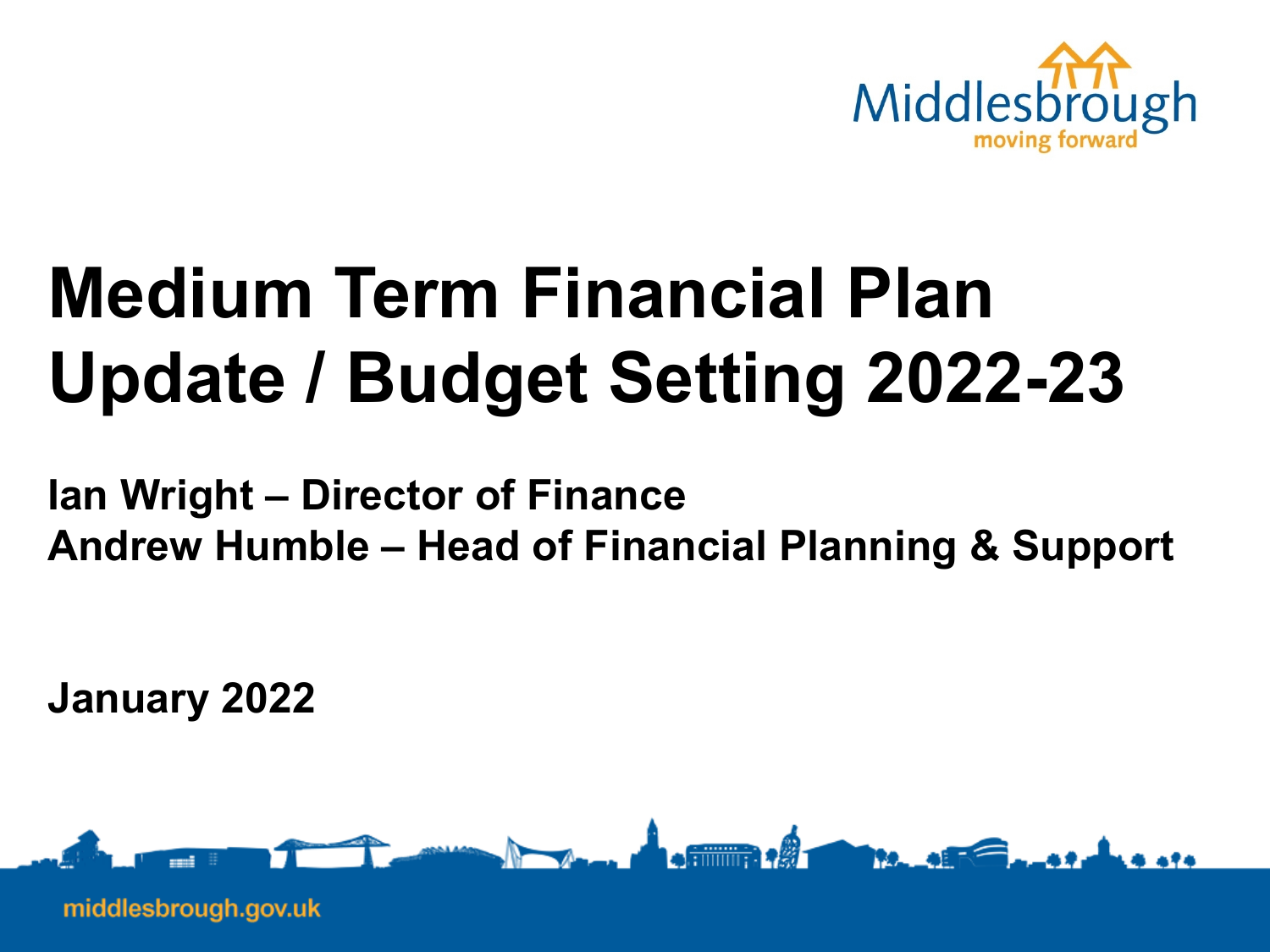#### **Purpose**

• To brief OSB on the latest MTFP position, including the effects of the Provisional Local Government Finance Settlement, and other changes since the last reported position, which will form the basis for the Budget Report.

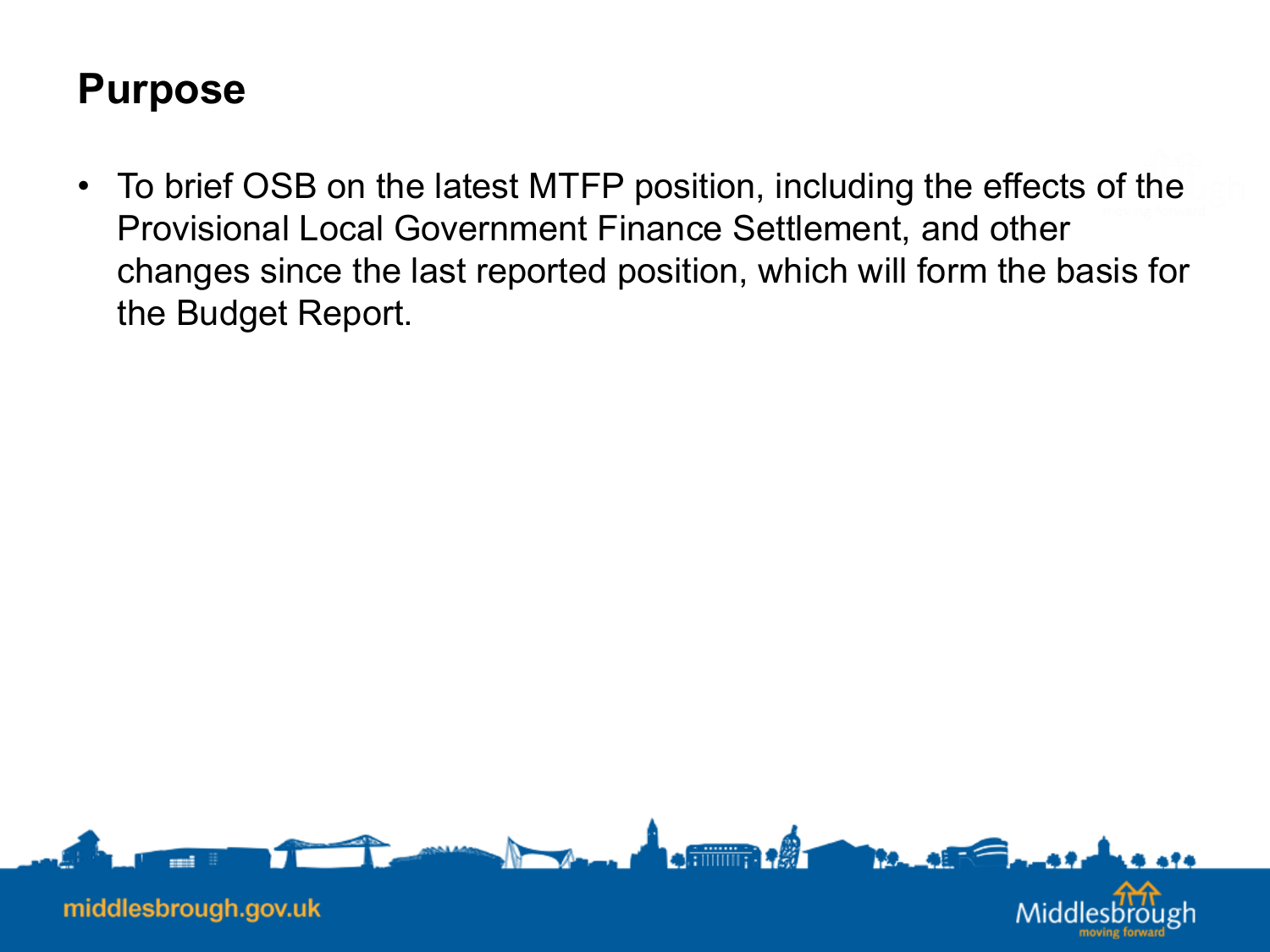#### **Change in composition of budget**

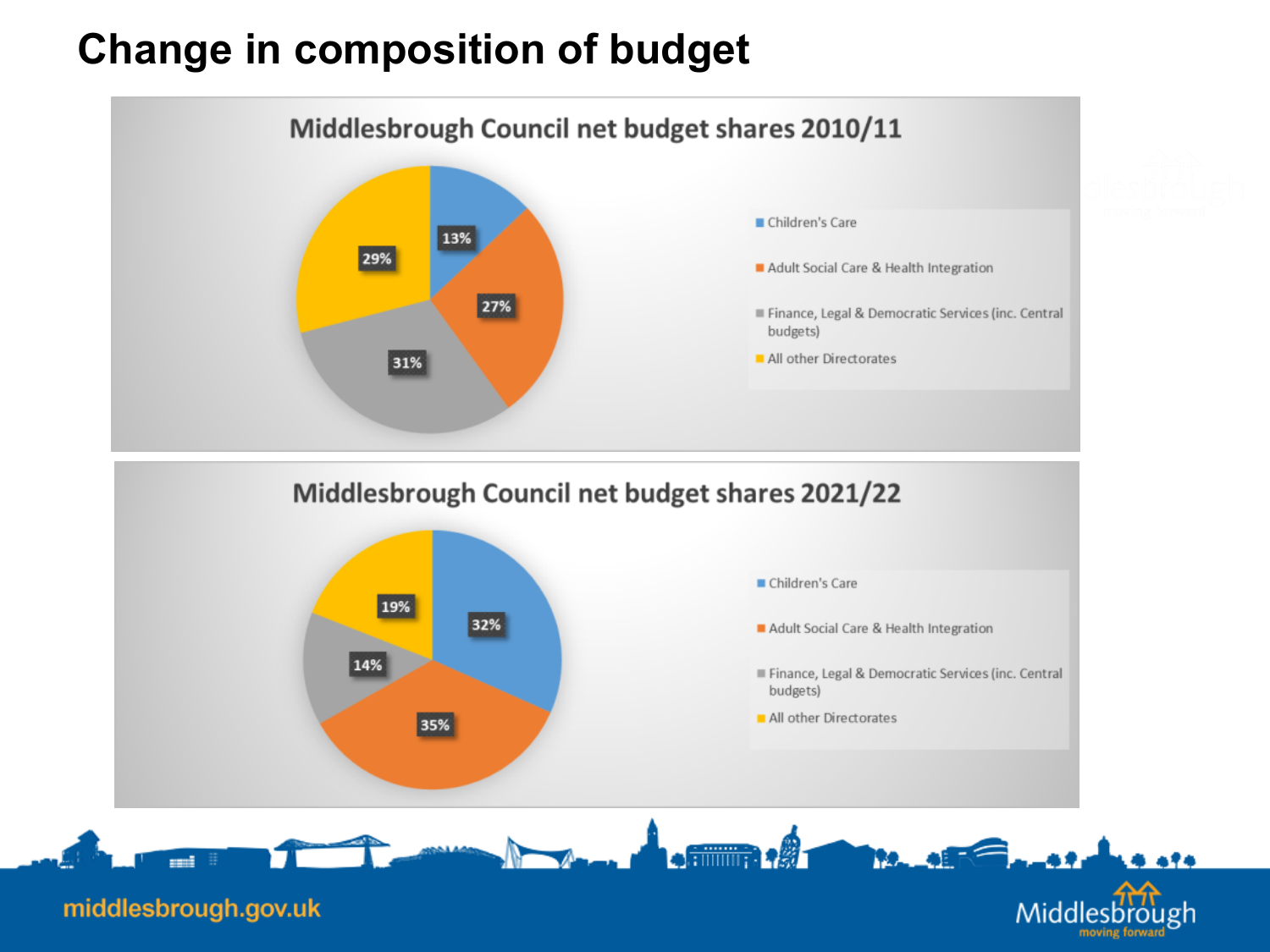# **Key points – 2022/23 Budget**

- Proposals for spending and income for 2022/23 have been developed to support continued delivery of the Mayor's strategic priorities
- To deliver these priorities, we need to protect frontline services and preserve our capacity to deliver major improvement programmes and projects
- Investment provided, including for increased employers NI costs, ongoing Covid-19 effects, Children's Care, Adult Social Care Living Wage, car parking & crematorium income shortfalls, energy inflation, Street Wardens, and borrowing costs for capital investment
- No service cuts or budget savings assumed
- Previous years saving target re: reducing staff mileage paid fully removed
- Proposed total Council Tax rise of 2.99% (within Government referendum limits) proposed, comprising a 1.99% general increase, and a 1.00% Adult Social Care precept, (precept applied to Council Tax as per Government recommendation to help to pay for the increased costs of Adult Social Care services). Currently out to public consultation
- A lower Council Tax increase would require service cuts and/or reduced investment, a higher increase would mean potentially more funding available for additional investment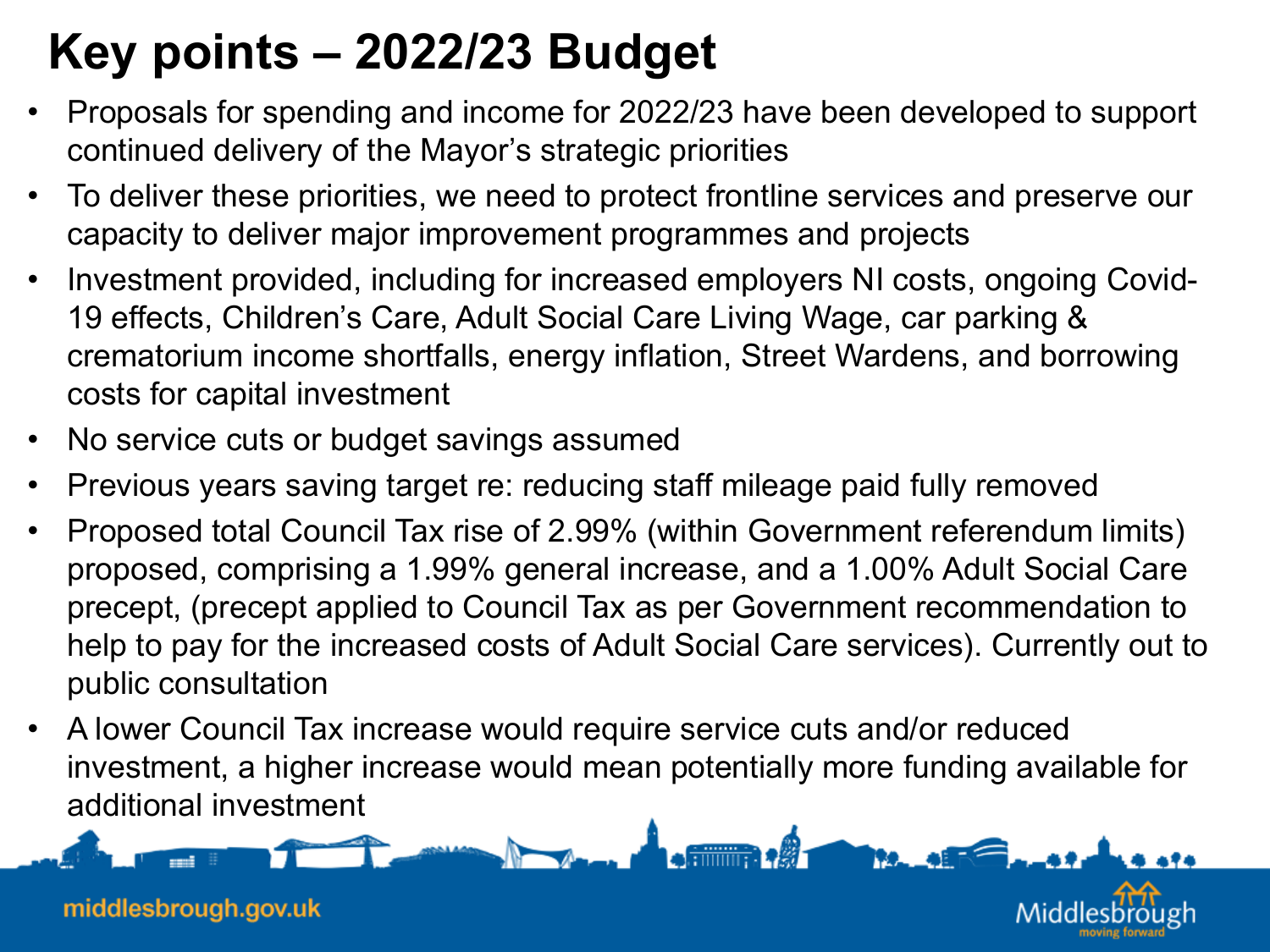#### **Last reported MTFP position as at November 2021**

|                                                                                                                     | 2022/23 | 2023/24                 | 2024/25 | <b>Total 2022-</b><br>2025 |
|---------------------------------------------------------------------------------------------------------------------|---------|-------------------------|---------|----------------------------|
|                                                                                                                     |         | (indicative (indicative |         |                            |
|                                                                                                                     |         | only)                   | only)   |                            |
|                                                                                                                     | £m      | $E$ m                   | $E$ m   | Em                         |
|                                                                                                                     |         |                         |         |                            |
| <b>Budget gap - February 2021</b>                                                                                   | 0.000   | 3.103                   | 0.000   | 3.103                      |
| Add:                                                                                                                |         |                         |         |                            |
| <b>Covid-19 Ongoing Pressures</b>                                                                                   | 1.602   | (0.934)                 | (0.046) | 0.622                      |
| <b>Spending Pressures</b>                                                                                           | 4.024   | 0.160                   | 4.672   | 8.856                      |
| <b>Additional Income</b>                                                                                            | (0.248) | 0.000                   | 0.000   | (0.248)                    |
| Additional Investment                                                                                               | 0.934   | 0.674                   | 0.237   | 1.845                      |
| <b>Technical Changes</b>                                                                                            | (1.400) | 0.000                   | 0.000   | (1.400)                    |
| <b>Other Changes</b>                                                                                                | (1.029) | (0.612)                 | (0.235) | (1.876)                    |
|                                                                                                                     | 3.883   | 2.391                   | 4.627   | 10.901                     |
| Add:                                                                                                                |         |                         |         |                            |
| Previous Years' Saving Removed (reduction in staff mileage rate)                                                    | 0.180   | 0.000                   | 0.000   | 0.180                      |
| Change to planned use of Reserves                                                                                   | 0.593   | (0.593)                 | 0.000   | 0.000                      |
| Budget (surplus) / gap                                                                                              | 4.656   | 1.798                   | 4.627   | 11.081                     |
| Estimated additional local government funding (as announced in Autumn Budget & Spending<br>Review October 2021)     | (4.050) | 0.000                   | 0.000   | (4.050)                    |
| Council Tax - Adult Social Care Precept of 1.00% applied in 2022/23 (making total Council<br>Tax increase of 2.99%) | (0.606) | (0.012)                 | (0.012) | (0.630)                    |
| <b>REVISED POSITION (SURPLUS) / GAP</b>                                                                             | 0.000   | 1.786                   | 4.615   | 6.401                      |
|                                                                                                                     |         |                         |         |                            |
|                                                                                                                     |         |                         |         |                            |

Midd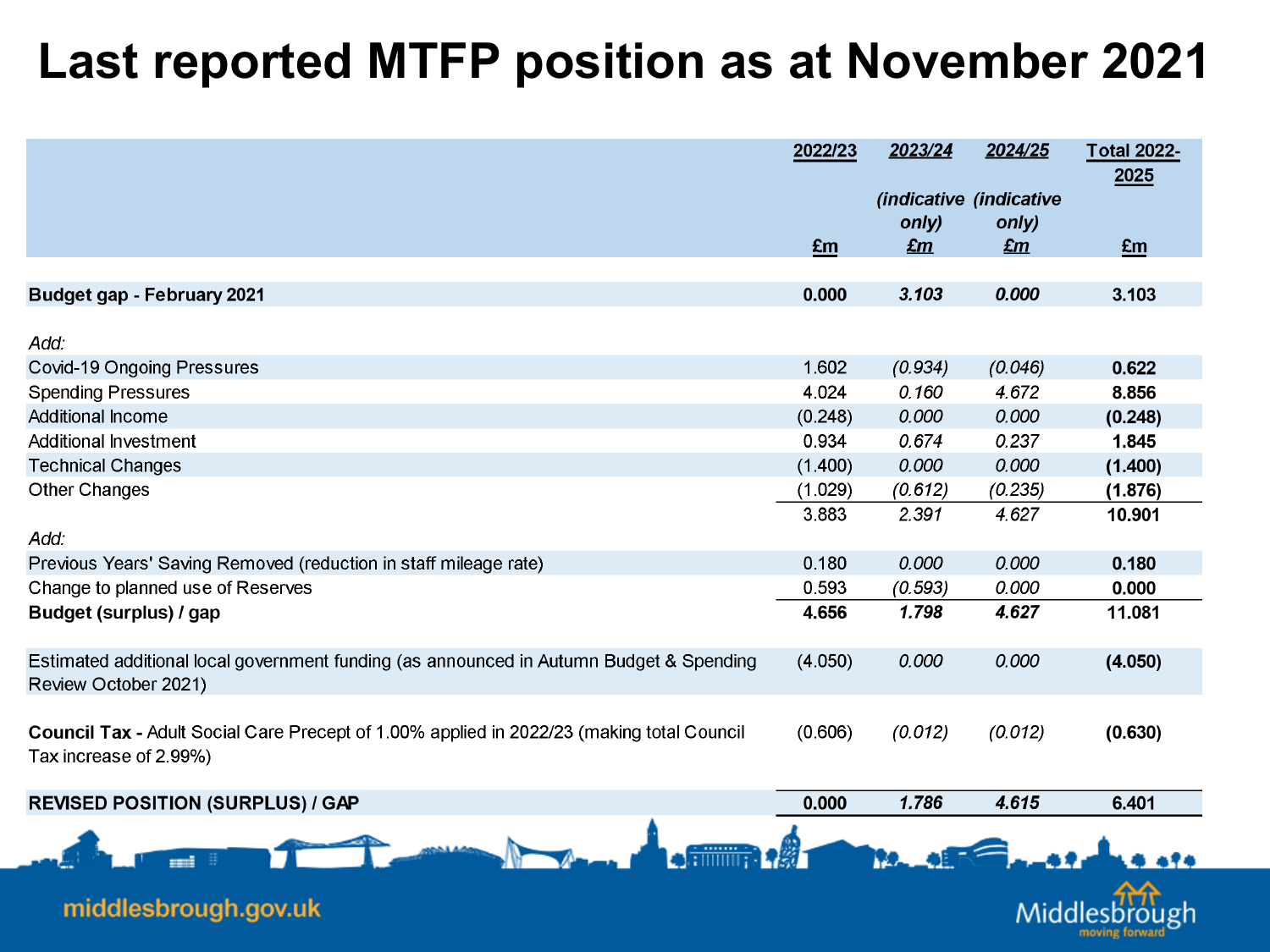# **Changes since November position built into latest version of MTFP (1) - From Provisional LGFS (Local Government Finance Settlement):**

- One off Services grant (£3.172m for Middlesbrough)
- Continuation of Adult & Children's Social Care grant funding, and also additional grant for 2022/23 of £2.204m for Middlesbrough
- Market Sustainability & Fair Cost of Care grant (£512k for Middlesbrough)
- New Homes Bonus Grant for 2022/23 only (£773k for Middlesbrough)
- Lower Tier Services Grant for 2022/23 only (£300k for Middlesbrough)
- Improved Better Care Fund grant increased by inflation
- Revenue Support Grant increased by inflation
- Increased NNDR Section 31 grant income
- Troubled Families grant assumed now to continue rather than 'fall off' (not part of provisional LGFS, but based on Government indications)

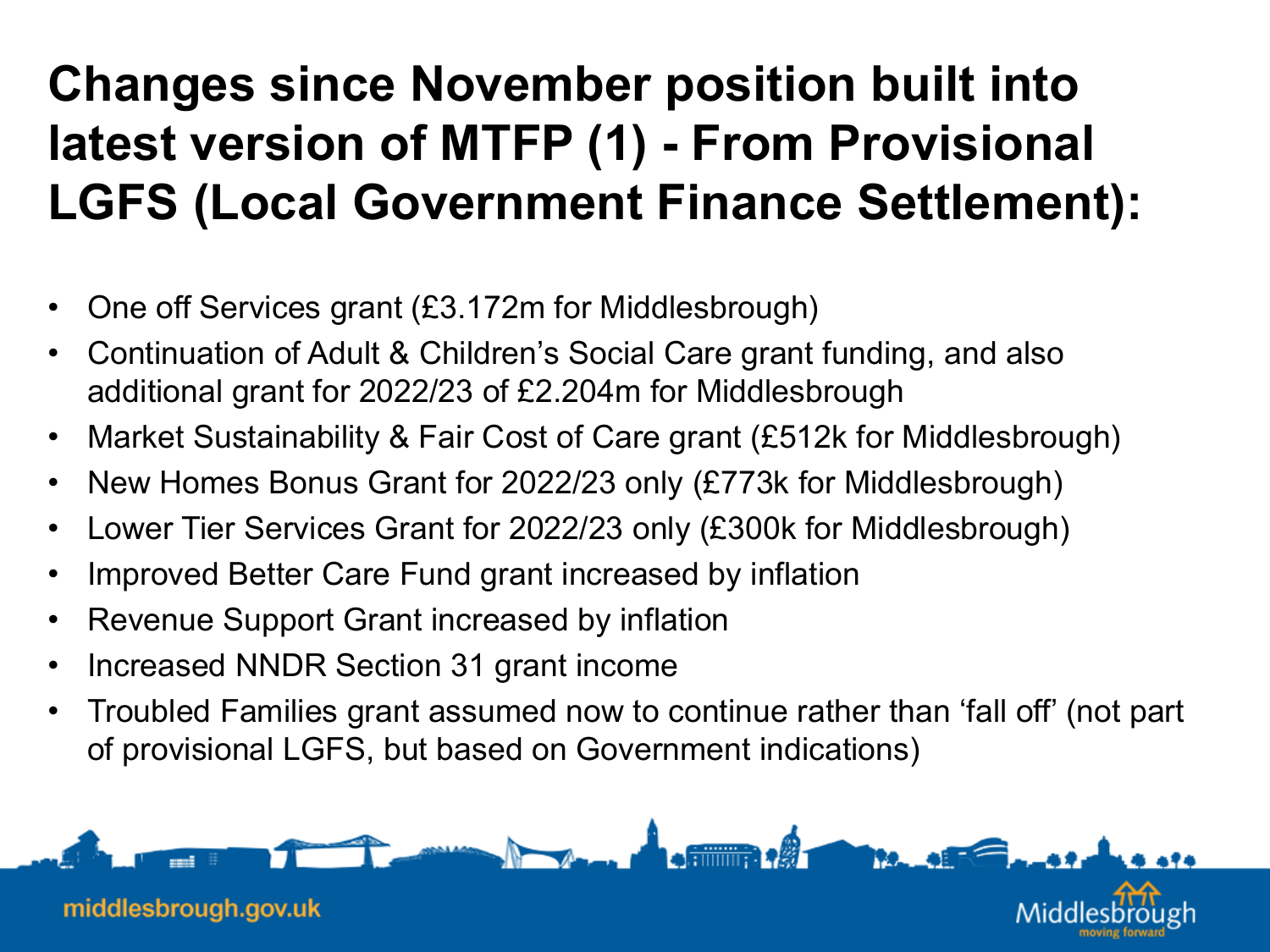#### **Changes since November position built into latest version of MTFP (2) - Other:**

- Creation of additional inflation contingencies (see separate slide)
- Amendment to MTFP amounts for Kerbside Recycling Contract re-tender
- Creation of £495k budget for Funding available for Service Investment
- Removal of remainder of Covid Scarring budget from 2023/24 as funding now provided elsewhere
- £300k of Children's Services additional MTFP support b/fwd from 2024/25 to 2022/23
- Contingency for future Council Tax/Business Rates losses from 2022/23
- Changes to planned use of Reserves

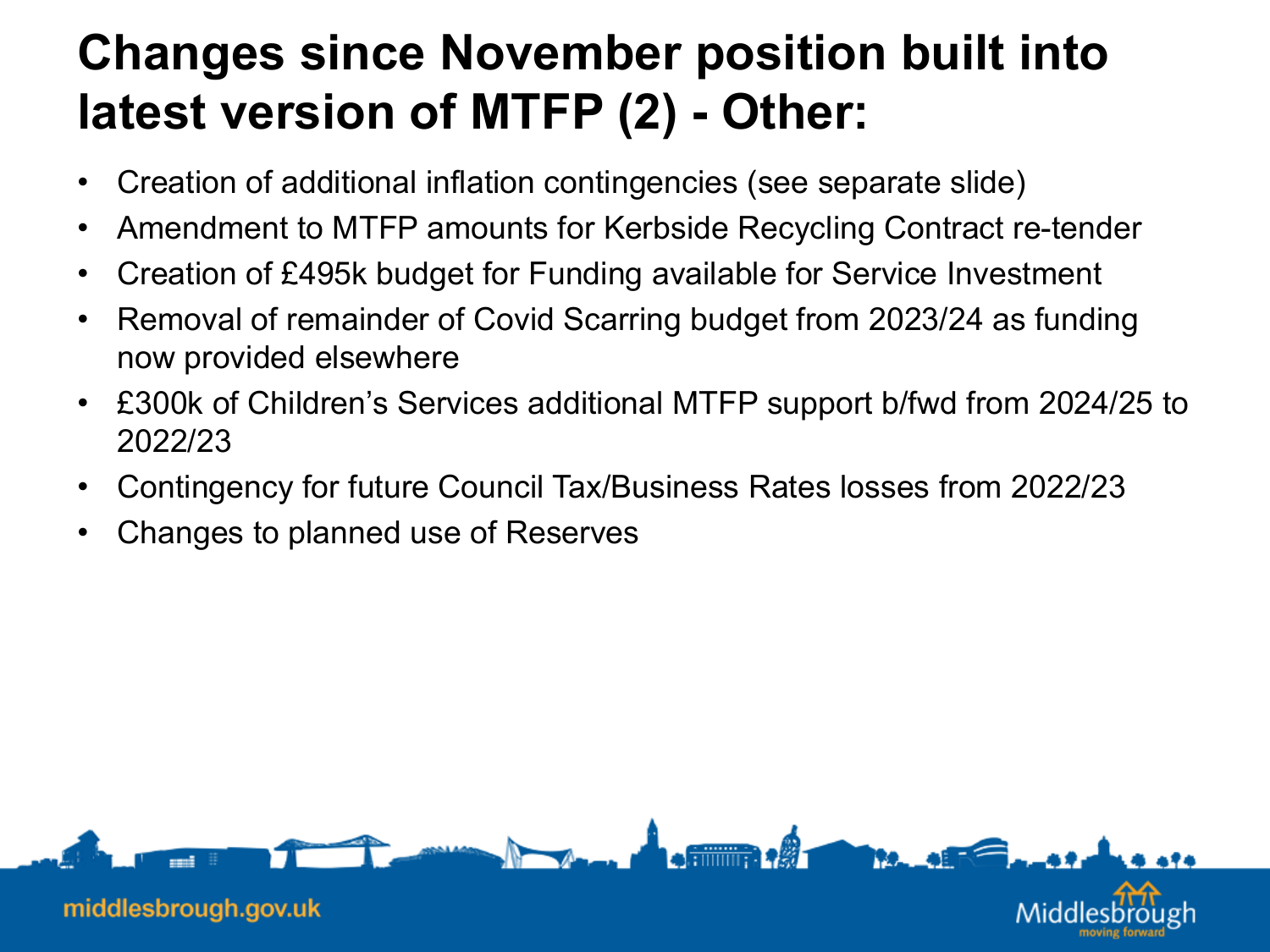## **LGFS – inflation contingencies**

Additional funding provided within the LGFS over and above that anticipated has been used to create contingencies to address potential inflation pressures in the following areas of expenditure:

- Pay award £450k contingency to provide for pay award up to a maximum of overall of 2.5% (MTFP already includes provision for 2% assumed pay award). Every 1% of pay award costs approximately £900k
- Energy contingency of further £215k (this is in addition to £371k already provided for in MTFP)
- General supplies and services contingency of £459k (this is on top of £1.4m already provided for in MTFP for contractual inflation)
- Vehicle fuel contingency of £51k
- Food contingency of £53k
- Agency staff contingency of £123k
- Increased Adult Social Care Costs contingency of £1,604k
- Increased Children's Care costs contingency of £545k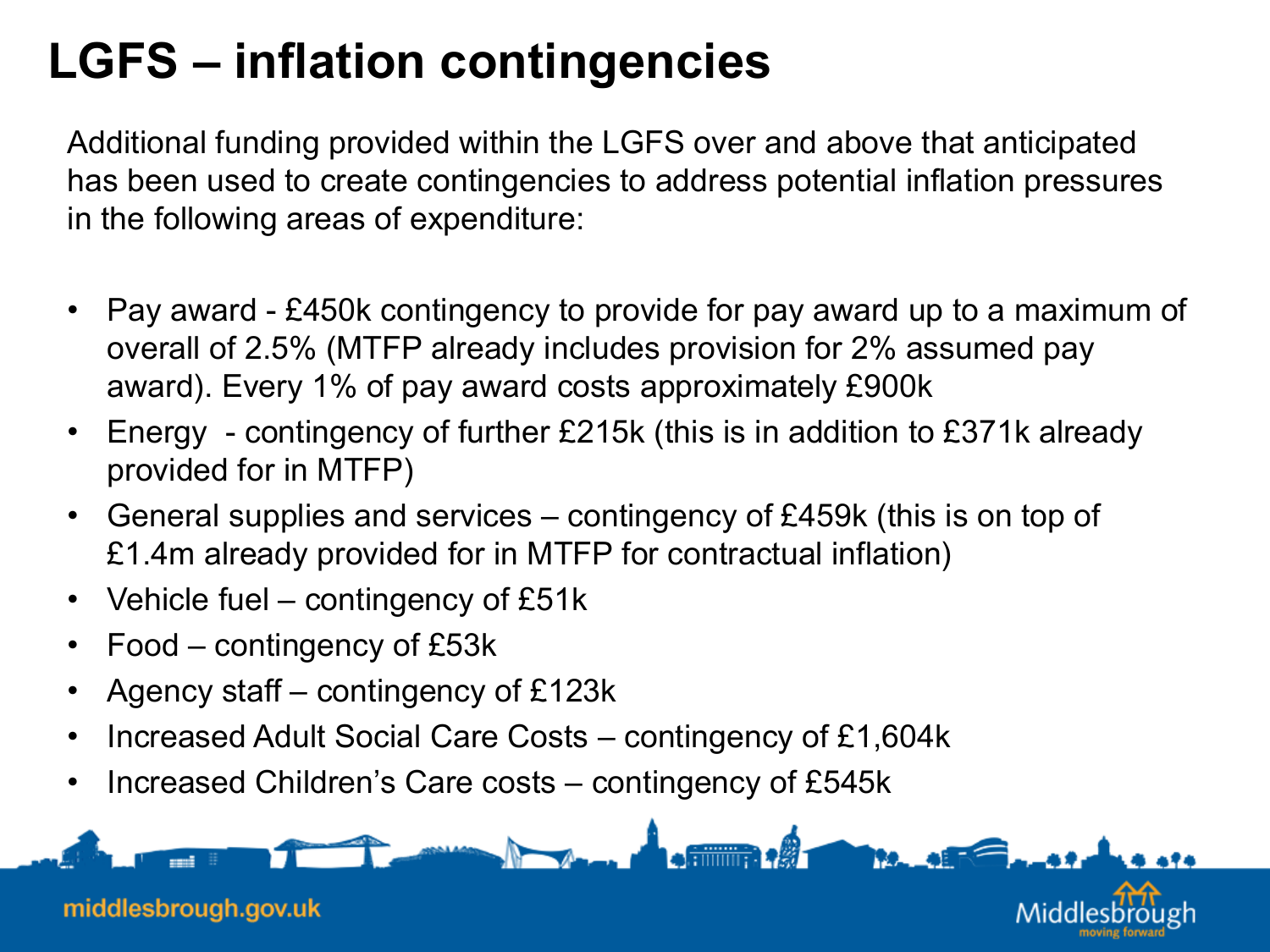#### **Increased Reserves - rationale**

Prudent financial planning, to create sufficient contingency to cover:

- Increasing inflation
- Uncertainty around level of pay award
- Local Government Finance Reform due but little detail provided so far
- Lack of clarity around level of Government grant provision going forward
- Health & Social Care Reform detail/impact still not fully known
- Ongoing effects of Covid-19, both on Council and wider economy
- Smoothing of available budget across the MTFP period

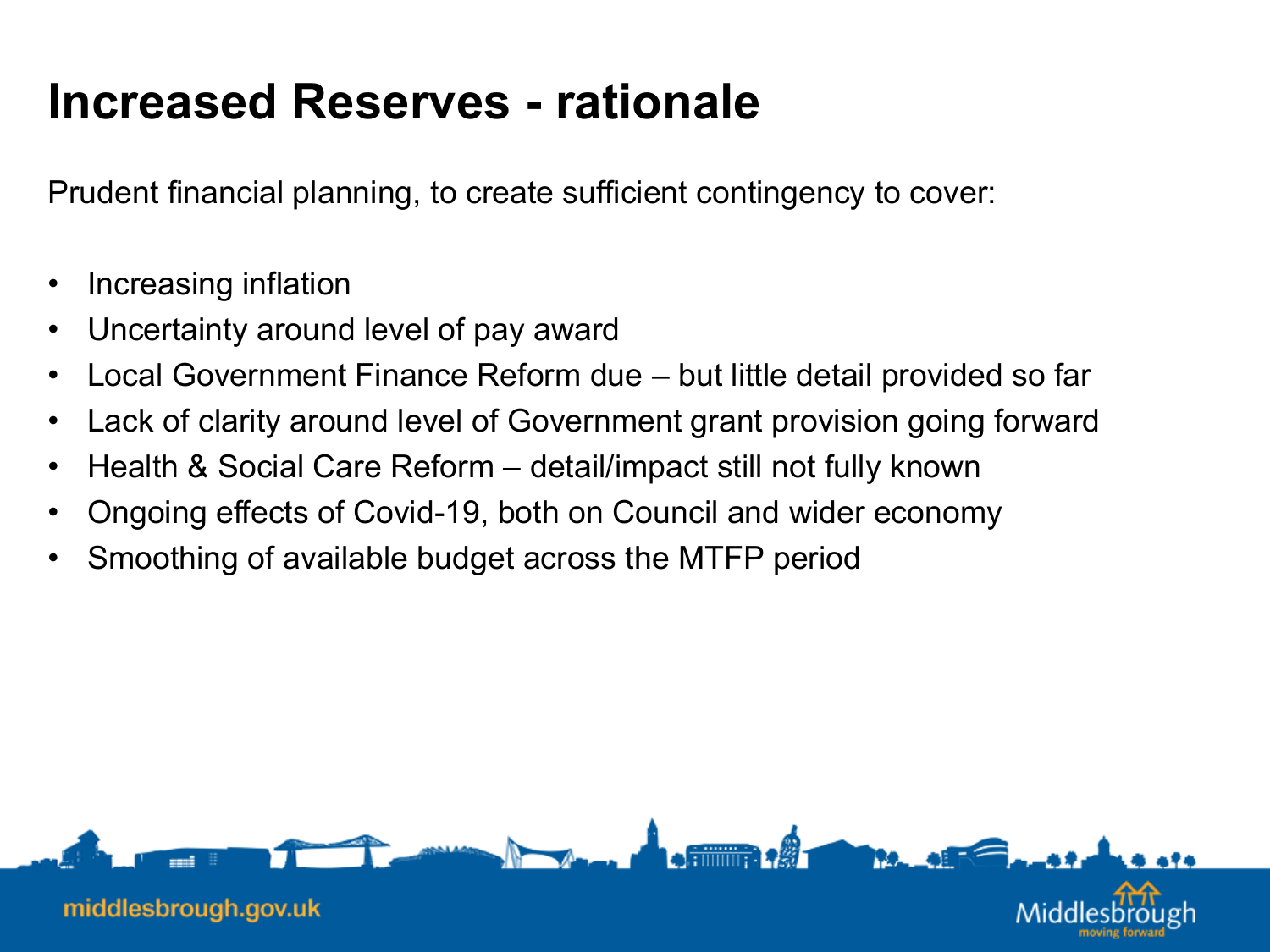## **Local Government Finance Reform**

- New Government department created (DLUHC) tasked with Local Government Finance Reform
- No detail provided as yet, so likely effects not yet known
- Likely to be implemented from 2023/24, so no effect on 2022/23 budget setting
- Need to ascertain what 'Levelling Up' will actually mean
- Smoothing / transitional arrangements / redistribution of funding methods to be clarified
- Business Rates reset what will this mean?
- Adult Social Care / Health & Social Care Bill reforms support/impact to be clarified
- More clarity around ongoing grant support to aid budget planning e.g. continuation of Troubled Families/New Homes Bonus etc.?
- Multi year settlements / earlier settlements in future?

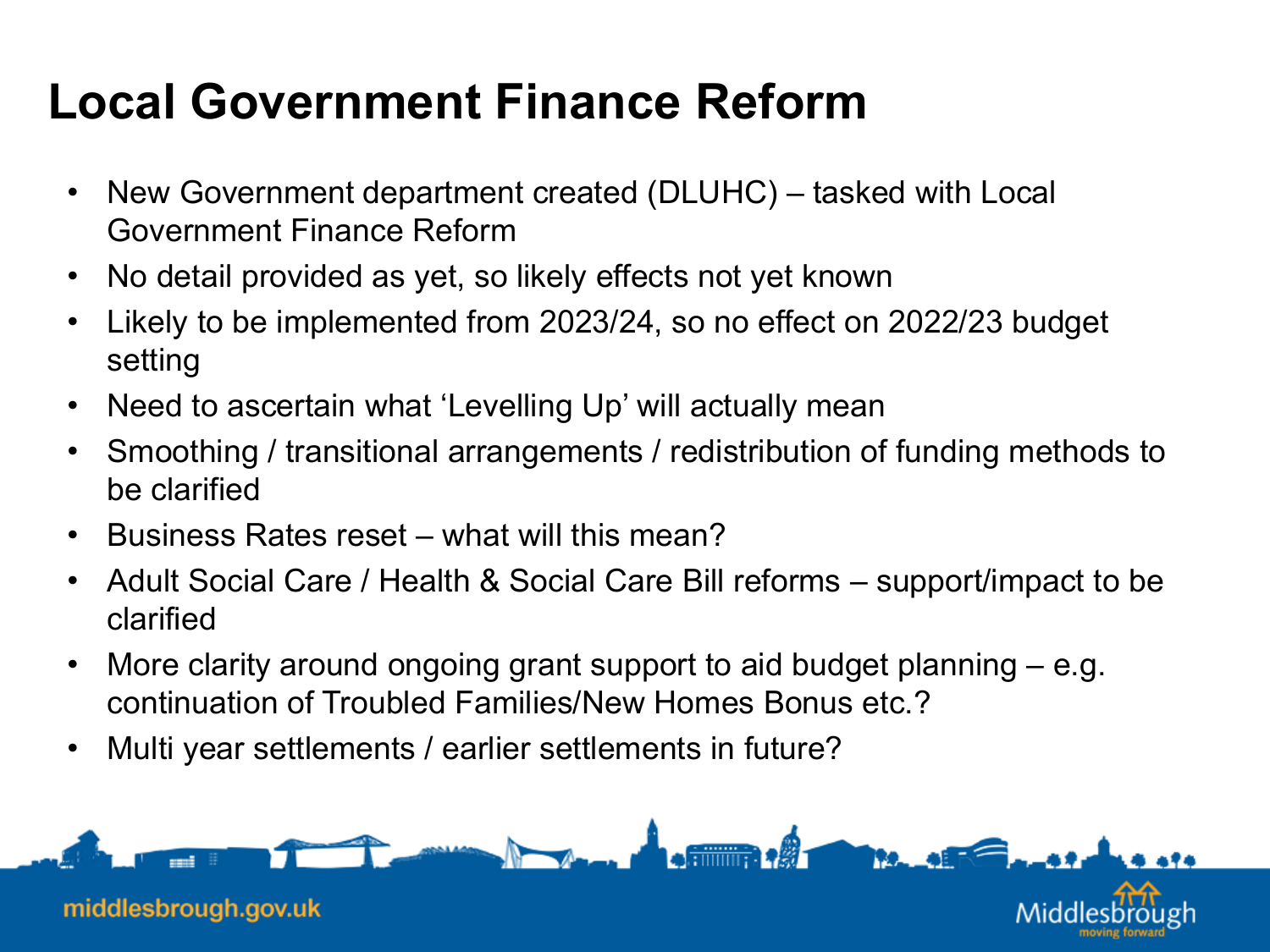# **Capital projects**

Capital Programme for the period 2020/21 to 2023/24 totals £240m, of which £118m is Council investment and £122m of external funding. Major schemes include:

Acquisition by Council of key commercial and retail town centre properties, including Captain Cook Shopping Precinct, Cleveland Centre and House of Fraser, £25m total investment

Boho 8 and Boho X - Boho 8 is fully occupied, Boho X is expected to be complete in December 2022. £28.5m total investment (£600k refers to 19/20)

£21.9m confirmed grant funding from the Towns Fund

£14.1m confirmed grant funding from the Future High Streets Fund

£8.9m for the acquisition and refurbishment of the Council's new Civic Centre, Fountain Court

£7.9m of grant awarded from the Government's Brownfield Housing Fund for the remediation of land within Middlehaven to facilitate the construction of 634 new dwellings

£25.1m invested in Middlesbrough Development Company, an arms length housing company owned entirely by the Council. Projects include the construction of 61 houses in Middlehaven, the demolition of Tollesby Shops and building 24 apartments and 3 retail units, construction of a high rise apartment block on the old Cleveland Scientific Institute site, creating 131 new dwellings (subject to confirmation of Homes England funding) and funds for the acquisition of eyesore sights across the Town

£7.6m of grants provided for use on the Council's road network

£8.0m of investment in Council owned assets, including essential repairs to the Town Hall roof and Resolution House

£5.7m for adaptations of disabled people's homes

£20.6m of funding for schools

£1.7m Council contribution to the new school at Middlehaven

Tees Amp - 13 of the 14 units let, all on minimum 5 year leases

Centre Square Building 1 is 92% let and Centre Square Building 2 is 84% let (89% let combined).

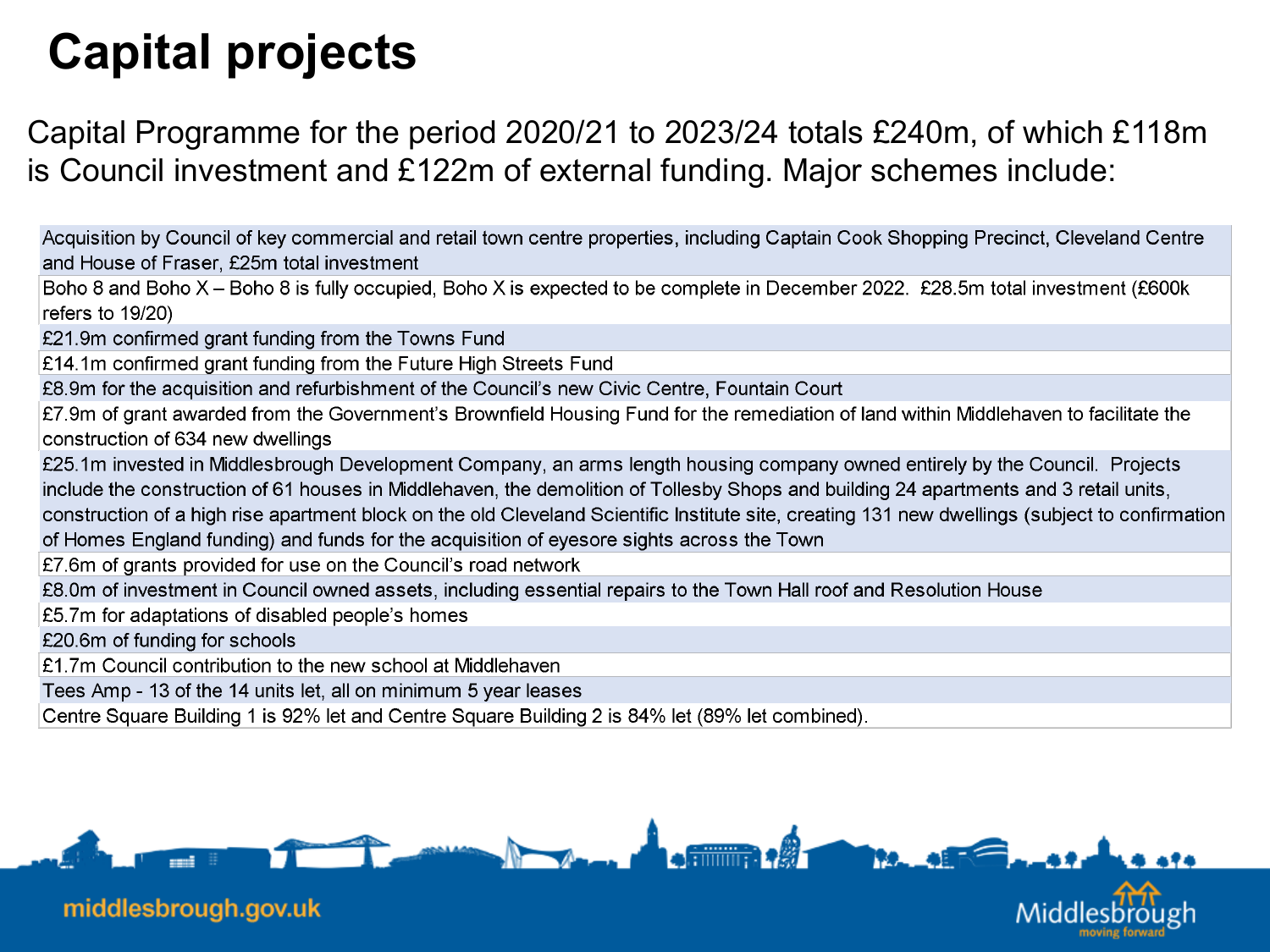#### **Members responsibilities**

- Section 30(6) of the Local Government Finance Act 1992 (LGFA 1992) requires the Council to set a balanced budget for the next financial year before 11 March 2022
- The Mayor's draft budget must be proposed by the Executive, with regard to the advice of the Chief Finance (Section 151) Officer, and set by full Council
- Elected members (individually and collectively) have a fiduciary duty to local taxpayers and so duty to facilitate, rather than frustrate, the setting of a lawful budget
- It may also give rise to personal liability for individual members for misfeasance in public office, negligence or breach of statutory duty, should they be found to be purposely failing to set a lawful budget
- Approval of the budget, which in the proposed timeline will be presented to full Council on 23 February, requires a simple majority vote of those members present
- If members object to the proposed budget (again, by simple majority), it must go back to the Mayor and Executive for consideration
- At a second vote, Council may either adopt the budget by simple majority, or reject it (by two thirds majority)